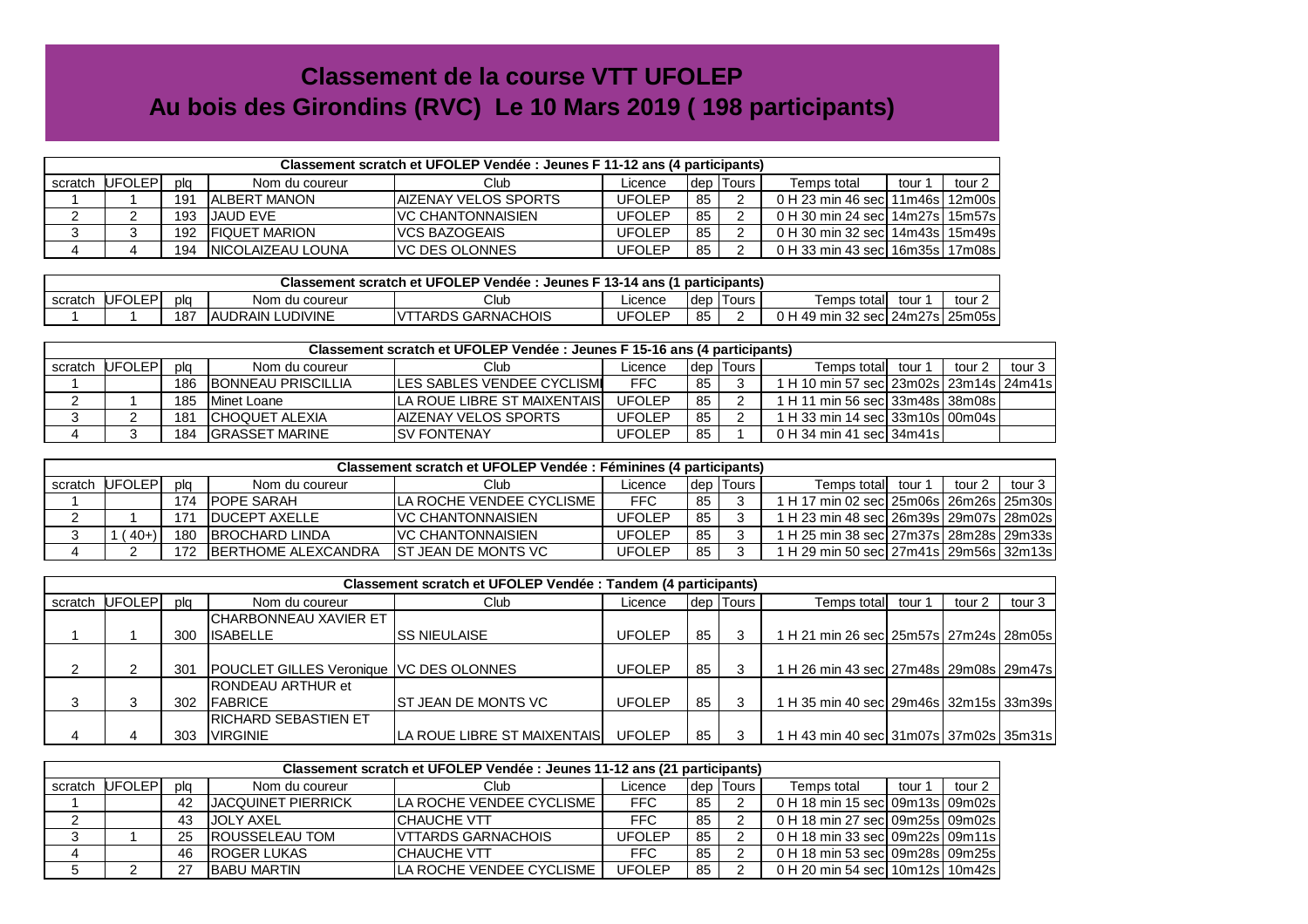| 6  | 3  | 37 | ITESTELIN LUCAS           | IVTTARDS GARNACHOIS                  | <b>UFOLEP</b> | 85 |               | 0 H 21 min 28 sec 10m50s 10m38s    |  |
|----|----|----|---------------------------|--------------------------------------|---------------|----|---------------|------------------------------------|--|
|    | 4  | 26 | <b>IRICHARD TIMEO</b>     | ILA ROUE LIBRE ST MAIXENTAISI        | <b>UFOLEP</b> | 85 |               | 0 H 21 min 40 sec 10m57s 10m43s    |  |
| 8  | 5  | 34 | <b>GROLLEAU EVAN</b>      | <b>SV FONTENAY</b>                   | <b>UFOLEP</b> | 85 | $\mathcal{P}$ | 0 H 22 min 10 sec 11m08s 11m02s    |  |
| 9  | 6  | 47 | <b>CHANAL MARIO</b>       | <b>AIZENAY VELOS SPORTS</b>          | <b>UFOLEP</b> | 85 | $\mathcal{P}$ | 0 H 22 min 25 sec 11m00s 11m25s    |  |
| 10 |    | 44 | <b>LITHIERE ETHAN</b>     | <b>SV FONTENAY</b>                   | <b>UFOLEP</b> | 85 |               | 0 H 22 min 27 sec 11m13s 11m14s    |  |
| 11 |    | 39 | <b>BATTEUR MATHIS</b>     | IVC CHANTONNAISIEN                   | <b>UFOLEP</b> | 85 |               | 0 H 24 min 53 sec 12m09s 12m44s    |  |
| 12 | 8  | 35 | <b>IVRIGNAUD ELOIS</b>    | IVC CHANTONNAISIEN                   | <b>UFOLEP</b> | 85 |               | 0 H 25 min 10 sec 12m43s 12m27s    |  |
| 13 | 9  | 28 | <b>IREMPILLON LUCAS</b>   | IVC CHANTONNAISIEN                   | <b>UFOLEP</b> | 85 |               | 0 H 25 min 38 sec 12m25s 13m13s    |  |
| 14 | 10 | 32 | <b>IMOYNNERAUX LOUIS</b>  | IVC DES OLONNES                      | <b>UFOLEP</b> | 85 | $\mathcal{P}$ | 0 H 27 min 10 sec 13m19s 13m51s    |  |
| 15 | 11 | 30 | <b>BUSSEROLLES JOAN</b>   | ILA ROUE LIBRE ST MAIXENTAISI        | <b>UFOLEP</b> | 85 | $\mathcal{P}$ | 0 H 28 min 22 sec 14m21s 14m01s    |  |
| 16 | 12 | 36 | <b>COPRINI PAUL</b>       | <b>VCS BAZOGEAIS</b>                 | <b>UFOLEP</b> | 85 | $\mathcal{P}$ | 0 H 28 min 25 sec 13m38s 14m47s    |  |
| 17 | 13 | 31 | ITESSIER ARTHUR           | <b>AIZENAY VELOS SPORTS</b>          | <b>UFOLEP</b> | 85 |               | 0 H 29 min 15 secl 14m31s   14m44s |  |
| 18 | 14 | 33 | <b>IGUINAUDEAU LOUIS</b>  | <b>VC CHANTONNAISIEN</b>             | <b>UFOLEP</b> | 85 |               | 0 H 30 min 08 sec 14m19s 15m49s    |  |
| 19 |    | 45 | <b>PADIOLLEAU LOUISON</b> | IAIZENAY VELOS SPORTS                | <b>UFOLEP</b> | 85 | $\mathcal{P}$ | 0 H 32 min 31 sec 14m41s 17m50s    |  |
| 20 | 15 | 38 | <b>TURPAUD SACHA</b>      | <b>ISV FONTENAY</b>                  | <b>UFOLEP</b> | 85 |               | 0 H 12 min 17 sec 12m17s           |  |
| 21 |    | 29 | <b>IGUILLET ENZO</b>      | <b>ILA ROUE LIBRE ST MAIXENTAISI</b> | <b>UFOLEP</b> | 85 | 0             |                                    |  |

| Classement scratch et UFOLEP Vendée : Jeunes 13-14 ans (22 participants) |        |     |                          |                                                  |               |    |                |                                 |        |        |  |
|--------------------------------------------------------------------------|--------|-----|--------------------------|--------------------------------------------------|---------------|----|----------------|---------------------------------|--------|--------|--|
| scratch                                                                  | UFOLEP | plq | Nom du coureur           | Club                                             | Licence       |    | dep Tours      | Temps total                     | tour 1 | tour 2 |  |
|                                                                          |        | 111 | <b>IGUICHETEAU ALLAN</b> | <b>VC CHANTONNAISIEN</b>                         | <b>UFOLEP</b> | 85 | $\overline{2}$ | 0 H 44 min 49 sec 22m03s 22m46s |        |        |  |
| 2                                                                        | 2      | 112 | <b>VENDE FLAVIO</b>      | <b>VC CHANTONNAISIEN</b>                         | <b>UFOLEP</b> | 85 | 2              | 0 H 44 min 56 sec 22m25s 22m31s |        |        |  |
| 3                                                                        |        | 132 | <b>IMARTINEAU LILIAN</b> | CHAUCHE VTT                                      | FFC           | 85 | 2              | 0 H 45 min 49 sec 22m51s 22m58s |        |        |  |
| 4                                                                        | 3      | 113 | <b>PLAIRE NOLANE</b>     | VC DES OLONNES                                   | <b>UFOLEP</b> | 85 | 2              | 0 H 46 min 07 sec 22m28s 23m39s |        |        |  |
| 5                                                                        |        | 129 | <b>IPIVETEAU ROMAIN</b>  | <b>CHAUCHE VTT</b>                               | FFC           | 85 | 2              | 0 H 47 min 01 sec 23m15s 23m46s |        |        |  |
| 6                                                                        |        | 133 | <b>GUILLET NOAH</b>      | CHAUCHE VTT                                      | FFC           | 85 | 2              | 0 H 48 min 08 sec 23m51s 24m17s |        |        |  |
| $\overline{7}$                                                           | 4      | 115 | <b>VIAUD MAXIME</b>      | <b>SV FONTENAY</b>                               | <b>UFOLEP</b> | 85 | 2              | 0 H 49 min 59 sec 23m30s 26m29s |        |        |  |
| 8                                                                        | 5      | 116 | <b>MALARD LOUIS</b>      | <b>AIZENAY VELOS SPORTS</b>                      | <b>UFOLEP</b> | 85 | 2              | 0 H 50 min 21 sec 24m50s 25m31s |        |        |  |
| 9                                                                        | 6      | 119 | <b>REMAUD ALEXIS</b>     | <b>AIZENAY VELOS SPORTS</b>                      | <b>UFOLEP</b> | 85 | 2              | 0 H 53 min 19 sec 25m07s 28m12s |        |        |  |
| 10                                                                       | 7      | 117 | <b>BLANCHARD ANTONIN</b> | LA ROCHE VENDEE CYCLISME                         | <b>UFOLEP</b> | 85 | 2              | 0 H 57 min 45 sec 26m53s 30m52s |        |        |  |
| 11                                                                       | 8      | 124 | <b>GALL EWEN</b>         | <b>VTTARDS GARNACHOIS</b>                        | <b>UFOLEP</b> | 85 | 2              | 0 H 58 min 15 sec 28m25s 29m50s |        |        |  |
| 12                                                                       | 9      | 131 | <b>ICHOQUET TRISTAN</b>  | AIZENAY VELOS SPORTS                             | <b>UFOLEP</b> | 85 | 2              | 0 H 58 min 19 sec 27m52s 30m27s |        |        |  |
| 13                                                                       | 10     | 126 | <b>GUERIN TONY</b>       | <b>ILA ROUE LIBRE ST MAIXENTAIS</b>              | <b>UFOLEP</b> | 85 | 2              | 0 H 58 min 28 sec 28m20s 30m08s |        |        |  |
| 14                                                                       |        | 128 |                          | ICOTTIER WEMAERE ETIENNILA ROCHE VENDEE CYCLISME | FFC           | 85 | 2              | 0 H 58 min 44 sec 28m59s 29m45s |        |        |  |
| 15                                                                       | 11     | 118 | <b>MICHENAUD NAEL</b>    | <b>VC CHANTONNAISIEN</b>                         | <b>UFOLEP</b> | 85 | 2              | 0 H 59 min 24 sec 29m36s 29m48s |        |        |  |
| 16                                                                       |        | 130 | <b>RICHARD DANIS</b>     |                                                  | non licencié  | 85 | 2              | 1 H 01 min 14 sec 29m06s 32m08s |        |        |  |
| 17                                                                       | 12     | 121 | <b>CASSERON MARTIAL</b>  | <b>VC CHANTONNAISIEN</b>                         | <b>UFOLEP</b> | 85 | $\overline{2}$ | 1 H 03 min 15 sec 30m02s 33m13s |        |        |  |
| 18                                                                       | 13     | 120 | <b>PEDASE JORDAN</b>     | <b>VC DES OLONNES</b>                            | <b>UFOLEP</b> | 85 | $\overline{2}$ | 1 H 06 min 38 sec 31m50s 34m48s |        |        |  |
| 19                                                                       | 14     | 127 | <b>RABAUD KENNY</b>      | <b>AIZENAY VELOS SPORTS</b>                      | <b>UFOLEP</b> | 85 | 2              | 1 H 10 min 20 sec 33m29s 36m51s |        |        |  |
| 20                                                                       | 15     | 122 | <b>METAY NATHANAEL</b>   | VCS BAZOGEAIS                                    | <b>UFOLEP</b> | 85 | 2              | 1 H 13 min 40 sec 33m52s 39m48s |        |        |  |
| 21                                                                       |        | 114 | JOBARD DANY              | <b>VC CHANTONNAISIEN</b>                         | <b>UFOLEP</b> | 85 | $\Omega$       |                                 |        |        |  |
| 22                                                                       |        | 134 | <b>TURCOT ELIAS</b>      | <b>AIZENAY VELOS SPORTS</b>                      | <b>UFOLEP</b> | 85 | 0              |                                 |        |        |  |

| Classement scratch et UFOLEP Vendée : Jeunes 15-16 ans (30 participants) |         |     |                        |                                  |               |    |             |                                             |  |        |          |  |
|--------------------------------------------------------------------------|---------|-----|------------------------|----------------------------------|---------------|----|-------------|---------------------------------------------|--|--------|----------|--|
| scratch                                                                  | UFOLEPI | pla | Nom du coureur         | Club                             | Licence       |    | dep   Tours | Temps totall tour 1                         |  | tour 2 | tour $3$ |  |
|                                                                          |         | 93  | Martineau NOLAN        | IVTTARDS GARNACHOIS              | <b>UFOLEP</b> | 85 |             | 0 H 52 min 53 sec 17m18s 17m24s 18m11s      |  |        |          |  |
|                                                                          |         | 80  | JOBARD AIME            | <b>IVC CHANTONNAISIEN</b>        | UFOLEP        | 85 |             | 0 H 53 min 36 sec 17m34s 18m03s 17m59s      |  |        |          |  |
|                                                                          |         | 104 | <b>IPAIN FTIFNNF</b>   | LA ROCHE VENDEE CYCLISME         | FFC.          | 85 |             | 0 H 54 min 22 secl 17m48s   17m51s   18m43s |  |        |          |  |
|                                                                          |         | 102 | <b>JAGUENEAU LEO</b>   | <b>ILA ROCHE VENDEE CYCLISME</b> | <b>FFC</b>    | 85 |             | 0 H 56 min 02 secl 18m22s   18m46s   18m54s |  |        |          |  |
|                                                                          |         | 100 | <b>IALLAIRE CHARLY</b> | <b>AIZENAY VELOS SPORTS</b>      | FFC           | 85 |             | 0 H 57 min 25 sec 18m46s 19m37s 19m02s      |  |        |          |  |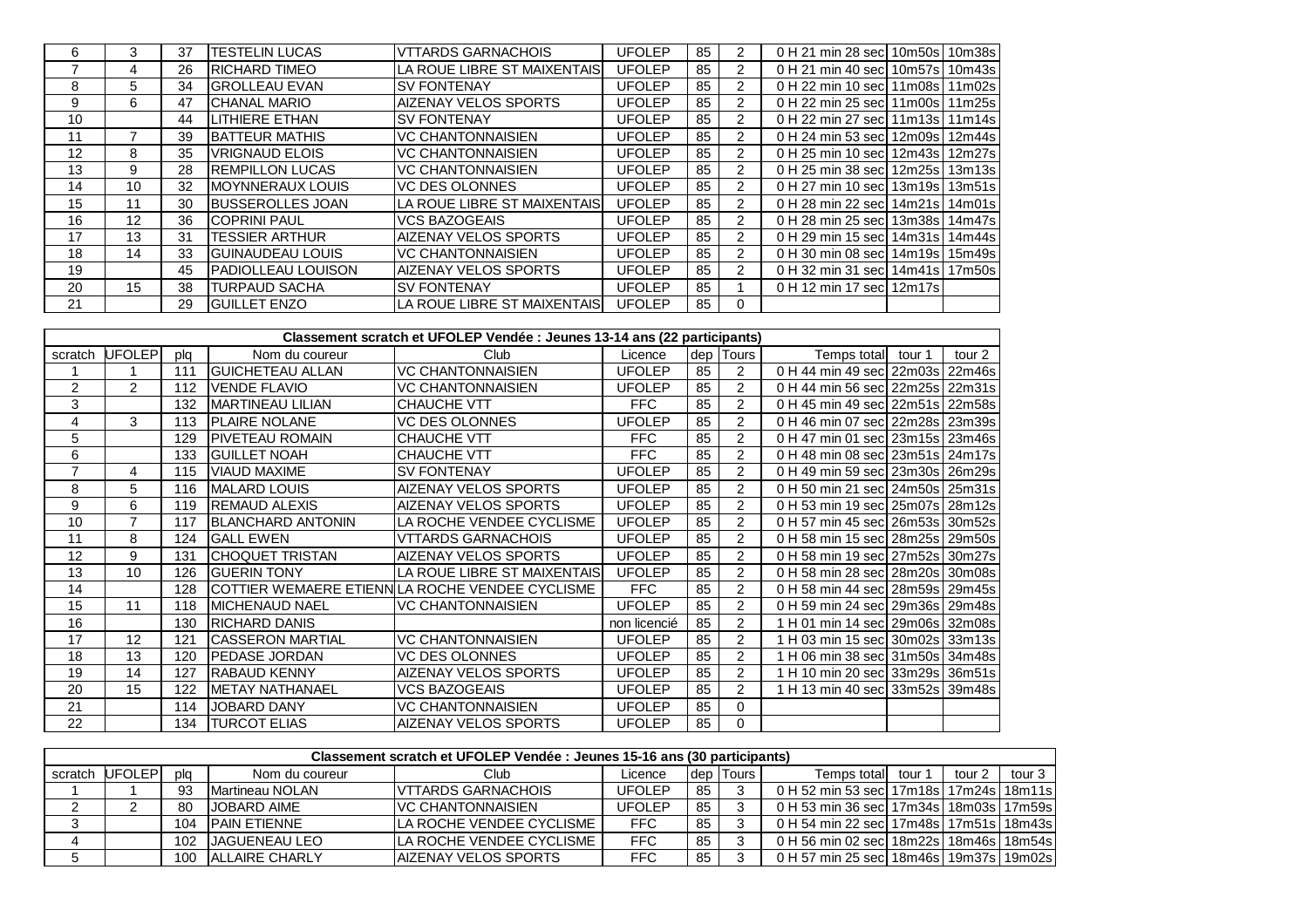| 6              | 3  | 82  | <b>ALBERT ENZO</b>       | AIZENAY VELOS SPORTS                           | <b>UFOLEP</b> | 85 | 3              | 0 H 58 min 50 sec 19m30s 20m07s 19m13s |  |  |
|----------------|----|-----|--------------------------|------------------------------------------------|---------------|----|----------------|----------------------------------------|--|--|
| $\overline{7}$ |    | 101 |                          | COTTIER WEMAERE JOSEPHLA ROCHE VENDEE CYCLISME | <b>FFC</b>    | 85 | 3              | 0 H 58 min 57 sec 18m37s 19m07s 21m13s |  |  |
| 8              | 4  | 81  | <b>IGREAUD FABIEN</b>    | <b>AIZENAY VELOS SPORTS</b>                    | <b>UFOLEP</b> | 85 | 3              | 0 H 59 min 29 sec 19m44s 19m44s 20m01s |  |  |
| 9              | 5  | 83  | <b>RONSIN ARNO</b>       | <b>VITARDS GARNACHOIS</b>                      | <b>UFOLEP</b> | 85 | 3              | 1 H 00 min 22 sec 19m37s 19m56s 20m49s |  |  |
| 10             | 6  | 86  | <b>ERITEAU LUCAS</b>     | <b>SV FONTENAY</b>                             | <b>UFOLEP</b> | 85 | 3              | 1 H 01 min 08 sec 20m27s 20m46s 19m55s |  |  |
| 11             |    | 110 | <b>BOUTANT PIERRE</b>    | <b>VS MESANGER</b>                             | <b>FFC</b>    | 44 | 3              | 1 H 01 min 15 sec 20m00s 20m43s 20m32s |  |  |
| 12             |    | 103 | <b>NEAU ARTHUR</b>       | <b>CHAUCHE VTT</b>                             | <b>FFC</b>    | 85 | 3              | 1 H 03 min 39 sec 19m47s 21m12s 22m40s |  |  |
| 13             |    | 108 | <b>SAUVAGET MAEL</b>     |                                                | non licencié  | 85 | 3              | 1 H 04 min 02 sec 21m02s 21m32s 21m28s |  |  |
| 14             |    | 84  | <b>DURAND EVAN</b>       | <b>VC CHANTONNAISIEN</b>                       | <b>UFOLEP</b> | 85 | 3              | 1 H 04 min 53 sec 20m39s 22m11s 22m03s |  |  |
| 15             | 8  | 85  | <b>BLAY NOAH</b>         | <b>VC DES OLONNES</b>                          | <b>UFOLEP</b> | 85 | 3              | 1 H 07 min 39 sec 21m57s 23m21s 22m21s |  |  |
| 16             | 9  | 98  | <b>IGUILBAUD HUGO</b>    | <b>VC CHANTONNAISIEN</b>                       | <b>UFOLEP</b> | 85 | 3              | 1 H 09 min 29 sec 21m24s 23m18s 24m47s |  |  |
| 17             | 10 | 96  | <b>BERTON MAXIME</b>     | <b>SV FONTENAY</b>                             | <b>UFOLEP</b> | 85 | 3              | 1 H 12 min 08 sec 22m05s 23m22s 26m41s |  |  |
| 18             |    | 107 | <b>ROGER STANY</b>       | <b>CHAUCHE VTT</b>                             | <b>FFC</b>    | 85 | 3              | 1 H 16 min 02 sec 22m21s 25m44s 27m57s |  |  |
| 19             | 11 | 89  | <b>MACE NICOLAS</b>      | <b>VC CHANTONNAISIEN</b>                       | <b>UFOLEP</b> | 85 | 3              | 1 H 17 min 18 sec 25m08s 24m59s 27m11s |  |  |
| 20             |    | 111 | <b>JOUBERT NINO</b>      | LA ROCHE VENDEE CYCLISME                       | <b>FFC</b>    | 85 | 2              | 0 H 52 min 57 sec 24m39s 28m18s        |  |  |
| 21             | 12 | 112 | <b>IMINORET HUGO</b>     | <b>AIZENAY VELOS SPORTS</b>                    | <b>UFOLEP</b> | 85 | 2              | 0 H 53 min 31 sec 26m31s 27m00s        |  |  |
| 22             |    | 105 | <b>PINEAU AIMERY</b>     | LA ROCHE VENDEE CYCLISME                       | <b>FFC</b>    | 85 | 2              | 0 H 53 min 47 sec 26m45s 27m02s        |  |  |
| 23             | 13 | 90  | <b>CLEMENCON TRISTAN</b> | <b>VC DES OLONNES</b>                          | <b>UFOLEP</b> | 85 | 2              | 0 H 54 min 04 sec 26m06s 27m58s        |  |  |
| 24             | 14 | 88  | <b>CADOR BRYAN</b>       | <b>VC CHANTONNAISIEN</b>                       | <b>UFOLEP</b> | 85 | 2              | 0 H 55 min 06 sec 25m31s 29m35s        |  |  |
| 25             |    | 106 | IRICHARD KYLAN           | CHAUCHE VTT                                    | <b>FFC</b>    | 85 | 2              | 0 H 58 min 59 sec 26m40s 32m19s        |  |  |
| 26             | 15 | 87  | <b>PALLUAS MAXIME</b>    | <b>VCS BAZOGEAIS</b>                           | <b>UFOLEP</b> | 85 | 2              | 0 H 59 min 43 sec 23m29s 36m14s        |  |  |
| 27             | 16 | 109 | <b>MORIN LUCAS</b>       | <b>VC CHANTONNAISIEN</b>                       | <b>UFOLEP</b> | 85 | 2              | 1 H 00 min 54 sec 28m29s 32m25s        |  |  |
| 28             | 17 | 91  | <b>DION NOAH</b>         | <b>VCS BAZOGEAIS</b>                           | UFOLEP        | 85 | $\overline{2}$ | 1 H 04 min 49 sec 30m48s 34m01s        |  |  |
| 29             | 18 | 97  | <b>BIRE AXEL</b>         | <b>VCS BAZOGEAIS</b>                           | UFOLEP        | 85 | $\overline{2}$ | 1 H 09 min 44 sec 30m58s 38m46s        |  |  |
| 30             | 19 | 94  | <b>SOURISSEAU THEO</b>   | <b>VC CHANTONNAISIEN</b>                       | UFOLEP        | 85 |                | 0 H 31 min 20 sec 31m20s               |  |  |

| Classement scratch et UFOLEP Vendée : Adultes 17-19 ans (25 participants) |  |
|---------------------------------------------------------------------------|--|
|---------------------------------------------------------------------------|--|

| scratch | <b>UFOLEP</b> | plq | Nom du coureur                         | Club                       | Licence       | dep | Tours | Temps totall                                  | tour 1 | tour <sub>2</sub> | tour 3 | tour 4 |
|---------|---------------|-----|----------------------------------------|----------------------------|---------------|-----|-------|-----------------------------------------------|--------|-------------------|--------|--------|
|         |               | 164 | <b>AUBIN MAXIME</b>                    | AIZENAY VELOS SPORTS       | <b>UFOLEP</b> | 85  |       | 1 H 10 min 58 sec 17m31s 17m56s 17m36s        |        |                   |        | 17m55s |
| 2       | 2             | 144 | <b>IPEQUIN BAPTISTE</b>                | VC CHANTONNAISIEN          | <b>UFOLEP</b> | 85  |       | 1 H 11 min 18 sec 17m29s 17m33s 18m12s        |        |                   |        | 18m04s |
| 3       | 3             | 143 | CLEMENCEAU ENGUERRANIVC CHANTONNAISIEN |                            | <b>UFOLEP</b> | 85  |       | 1 H 11 min 40 sec 17m34s 17m50s 18m05s        |        |                   |        | 18m11s |
| 4       | 4             | 141 | LAUNAY MAXIME                          | <b>SV FONTENAY</b>         | <b>UFOLEP</b> | 85  |       | 1 H 12 min 15 sec 17m39s 17m53s 18m00s        |        |                   |        | 18m43s |
| 5       | 5             | 142 | <b>GIRAUD ANTONIN</b>                  | VC CHANTONNAISIEN          | <b>UFOLEP</b> | 85  |       | 1 H 13 min 49 sec 17m53s 18m31s 18m26s        |        |                   |        | 18m59s |
| 6       |               | 160 | <b>DUBIN NATHAN</b>                    | CHAUCHE VTT                | <b>FFC</b>    | 85  |       | 1 H 13 min 54 sec 18m30s 18m29s 18m42s        |        |                   |        | 18m13s |
|         | 6             | 165 | <b>CHANAL EMILIEN</b>                  | AIZENAY VELOS SPORTS       | <b>UFOLEP</b> | 85  |       | 1 H 14 min 58 sec 18m27s 18m34s 18m49s        |        |                   |        | 19m08s |
| 8       |               | 154 | <b>VRIGNAUD ALLAN</b>                  | VTTARDS GARNACHOIS         | <b>UFOLEP</b> | 85  |       | 1 H 18 min 29 sec 19m10s 19m44s 20m07s        |        |                   |        | 19m28s |
| 9       | 8             | 146 | <b>PIVETEAU JULES</b>                  | AIZENAY VELOS SPORTS       | <b>UFOLEP</b> | 85  |       | 1 H 18 min 56 sec 18m24s 19m50s 20m50s        |        |                   |        | 19m52s |
| 10      |               | 166 | <b>IBROCHARD HUGO</b>                  | <b>CHAUCHE VTT</b>         | FFC           | 85  |       | 1 H 19 min 23 sec 18m47s 19m37s 19m56s        |        |                   |        | 21m03s |
| 11      | 9             | 148 | <b>BLUTEAU ETIENNE</b>                 | VC CHANTONNAISIEN          | <b>UFOLEP</b> | 85  |       | 1 H 20 min 19 sec 19m59s 19m59s 19m54s 20m27s |        |                   |        |        |
| 12      | 10            | 155 | <b>BERTON RYAN</b>                     | <b>CYCLO CLUB SERIGNE</b>  | <b>UFOLEP</b> | 85  |       | 1 H 21 min 40 sec 19m45s 20m09s 20m19s 21m27s |        |                   |        |        |
| 13      | 11            | 147 | <b>BOCQUIER PIERRE</b>                 | <b>VTTARDS GARNACHOIS</b>  | <b>UFOLEP</b> | 85  |       | 1 H 22 min 06 sec 20m07s 20m21s 20m24s 21m14s |        |                   |        |        |
| 14      | 12            | 145 | <b>IPALLUAS MATHIEU</b>                | VCS BAZOGEAIS              | <b>UFOLEP</b> | 85  |       | 1 H 22 min 09 sec 19m47s 20m21s 20m53s 21m08s |        |                   |        |        |
| 15      | 13            | 149 | <b>CORNIC THOMAS</b>                   | AIZENAY VELOS SPORTS       | <b>UFOLEP</b> | 85  |       | 1 H 24 min 06 sec 20m47s 20m38s 21m13s 21m28s |        |                   |        |        |
| 16      | 14            | 150 | <b>GUEDON MATTEO</b>                   | VC CHANTONNAISIEN          | <b>UFOLEP</b> | 85  |       | 1 H 28 min 19 sec 21m31s 21m47s 22m30s        |        |                   |        | 22m31s |
| 17      |               | 161 | <b>POUPIN MAXIME</b>                   | LES SABLES VENDEE CYCLISMI | FFC           | 85  |       | 1 H 30 min 35 sec 21m06s 22m47s 24m41s 22m01s |        |                   |        |        |
| 18      | 15            | 151 | IPROTTEAU NATHAN                       | AIZENAY VELOS SPORTS       | <b>UFOLEP</b> | 85  |       | 1 H 31 min 58 sec 21m24s 23m04s 22m22s 25m08s |        |                   |        |        |
| 19      | 16            | 163 | YLEAU TOM                              | LA ROCHE VENDEE CYCLISME   | <b>FFC</b>    | 85  |       | 1 H 34 min 26 sec 20m19s 21m43s 24m19s 28m05s |        |                   |        |        |
| 20      |               | 162 | <b>INEAU CORENTIN</b>                  | LA ROCHE VENDEE CYCLISME   | <b>FFC</b>    | 85  | 3     | 0 H 52 min 48 sec 17m37s 17m15s 17m56s        |        |                   |        |        |
| 21      | 17            | 156 | <b>IPENARD EWAN</b>                    | <b>SV FONTENAY</b>         | <b>UFOLEP</b> | 85  | 3     | 1 H 07 min 49 sec  21m40s   21m03s   25m06s   |        |                   |        |        |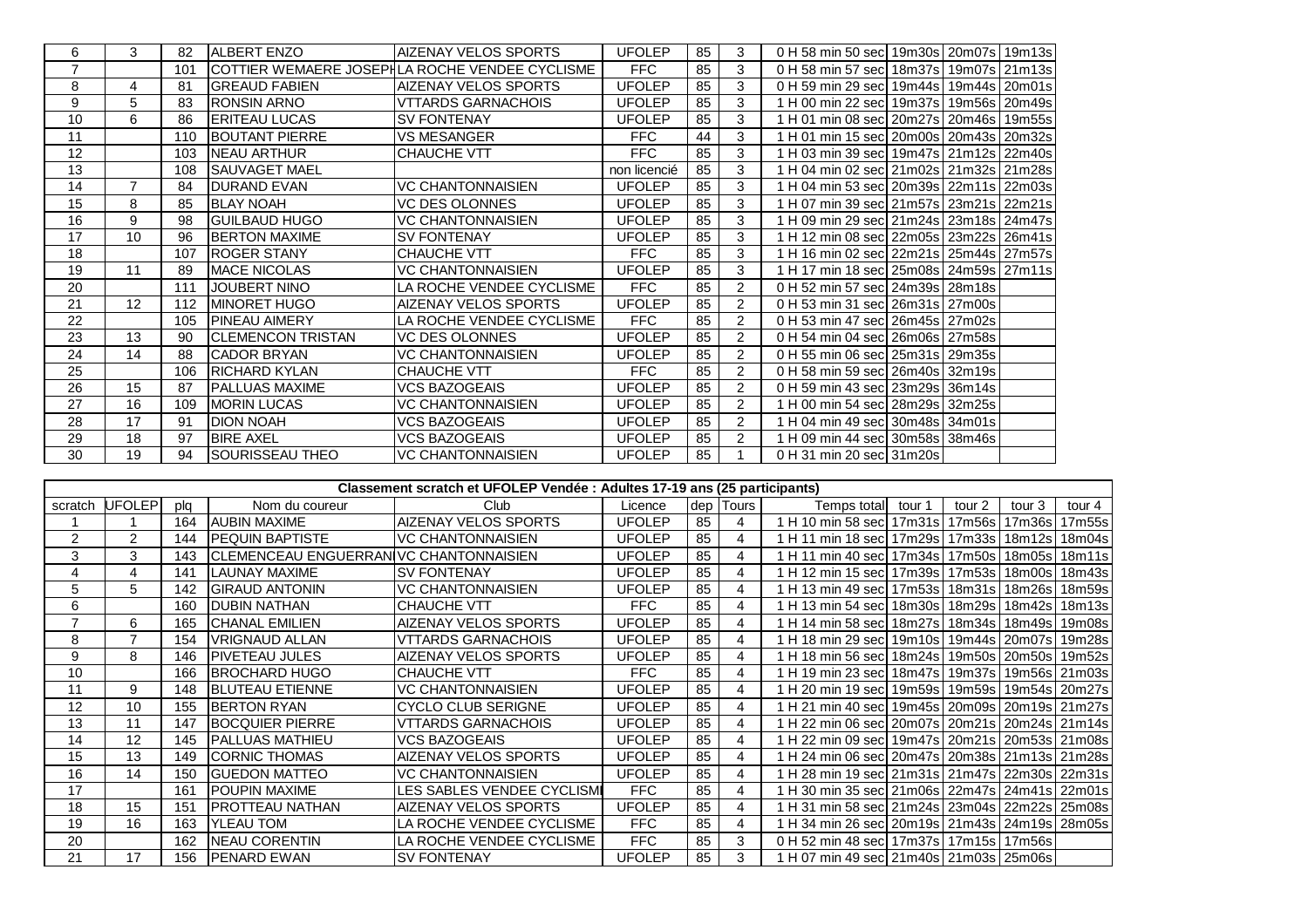| 22       |    | 167 | <b>IPIVETEAU ARNAUD</b> | ICHAUCHE VTT               | FFC    | 85 | 1 H 18 min 52 secl 21m18s l 26m53s l 30m41s l |  |  |
|----------|----|-----|-------------------------|----------------------------|--------|----|-----------------------------------------------|--|--|
| າາ<br>دے | 18 | 153 | <b>BAPTISTE GREGORY</b> | <b>ISV FONTENAY</b>        | JFOLEP | 85 | 1 H 19 min 11 sec 24m49s 27m36s 26m46s        |  |  |
| 24       | 19 | 158 | <b>IPOUCLET NICOLAS</b> | IVC DES OLONNES            | JFOLEP | 85 | 1 H 28 min 51 sec 26m48s 29m26s 32m37s        |  |  |
| 25       |    | 159 | BLANCHARD STANISLAS     | <b>IVTTARDS GARNACHOIS</b> | FFC    | 85 |                                               |  |  |

|         | Classement scratch et UFOLEP Vendée : Adultes 20-29 ans (11 participants) |     |                                       |                              |               |     |              |                                                                        |        |        |        |        |        |        |  |
|---------|---------------------------------------------------------------------------|-----|---------------------------------------|------------------------------|---------------|-----|--------------|------------------------------------------------------------------------|--------|--------|--------|--------|--------|--------|--|
| scratch | <b>UFOLEP</b>                                                             | plq | Nom du coureur                        | Club                         | Licence       | dep | <b>Tours</b> | Temps total                                                            | tour 1 | tour 2 | tour 3 | tour 4 | tour 5 | tour 6 |  |
|         |                                                                           | 40  | <b>IGUILBAUD GUILLAUME</b>            | <b>VC ESSARTAIS</b>          | FFC.          | 85  | 6            | ∣ H 40 min 15 sec  16m32s  16m43s  16m50s  16m57s  16m44s  16m29s      |        |        |        |        |        |        |  |
|         |                                                                           | 30  | <b>BRIANCEAU SYLVAIN</b>              | <b>VC CHANTONNAISIEN</b>     | <b>UFOLEP</b> | 85  |              | H 45 min 23 sec  16m49s   16m51s   17m44s   17m44s   18m07s   18m08s   |        |        |        |        |        |        |  |
|         |                                                                           | 36  | <b>HAMON KEVIN</b>                    | <b>IDESTINATION MTB RACE</b> | <b>FFC</b>    | 85  |              | 1 H 46 min 56 sec  16m43s   19m18s   17m15s   17m17s   18m21s   18m02s |        |        |        |        |        |        |  |
|         |                                                                           | 38  | <b>IESCOBAR JULES</b>                 | LA ROCHE VENDEE CYCLISME     | <b>UFOLEP</b> | 85  |              | ∣ H 47 min 12 sec  17m04s   17m43s   18m05s   17m48s   18m38s   17m54s |        |        |        |        |        |        |  |
|         |                                                                           | 32  | <b>CORBINEAU JULIEN</b>               | IST JEAN DE MONTS VC         | <b>UFOLEP</b> | 85  |              | H 48 min 55 sec  17m27s   18m17s   18m11s   18m23s   18m22s   18m15s   |        |        |        |        |        |        |  |
|         |                                                                           | 31  | <b>ROCHEREAU HUGO</b>                 | IVTTARDS GARNACHOIS          | <b>UFOLEP</b> | 85  |              | H 49 min 30 sec  17m33s   18m19s   18m25s   18m25s   18m17s   18m31s   |        |        |        |        |        |        |  |
|         |                                                                           | 33  | <b>BAUDOUIN LEO</b>                   | ICYCLO CLUB SERIGNE          | <b>UFOLEP</b> | 85  |              | 2 H 10 min 12 sec 19m21s 19m32s 20m32s 21m40s 23m20s 25m47s            |        |        |        |        |        |        |  |
|         |                                                                           | 37  | <b>IMORAN CLEMENT</b>                 | <b>ACNA</b>                  | FFC.          | 85  |              | H 40 min 53 sec  18m51s   19m49s   19m13s   21m05s   21m55s            |        |        |        |        |        |        |  |
|         |                                                                           | 39  | <b>LELIEVRE EMILE</b>                 | LES SABLES VENDEE CYCLISMI   | <b>UFOLEP</b> | 85  |              | 1 H 45 min 36 sec  19m33s   20m29s   21m02s   21m52s   22m40s          |        |        |        |        |        |        |  |
| 10      |                                                                           | 34  | TRIPON CHARLES ANTOINE VC DES OLONNES |                              | <b>UFOLEP</b> | 85  |              | H 50 min 12 sec 20m28s 21m41s 21m43s 22m28s 23m52s                     |        |        |        |        |        |        |  |
|         |                                                                           | 35  | <b>LETERTRE ROMAIN</b>                | <b>IVC DES OLONNES</b>       | <b>FFC</b>    | 85  |              | H 05 min 35 sec 19m18s 22m00s 24m17s                                   |        |        |        |        |        |        |  |

|         | Classement scratch et UFOLEP Vendée : Adultes 30-39 ans (18 participants) |     |                            |                             |               |    |           |                                                                        |        |        |        |        |        |        |
|---------|---------------------------------------------------------------------------|-----|----------------------------|-----------------------------|---------------|----|-----------|------------------------------------------------------------------------|--------|--------|--------|--------|--------|--------|
| scratch | <b>UFOLEPI</b>                                                            | pla | Nom du coureur             | Club                        | Licence       |    | dep Tours | Temps total                                                            | tour 1 | tour 2 | tour 3 | tour 4 | tour 5 | tour 6 |
|         |                                                                           | 220 | <b>ICHANTREAU JULIEN</b>   | <b>VITARDS GARNACHOIS</b>   | <b>UFOLEP</b> | 85 | 6         | 1 H 41 min 13 sec 16m55s 16m21s 16m50s 17m00s 16m54s 17m13s            |        |        |        |        |        |        |
|         | 2                                                                         | 221 | <b>SALAUD TONY</b>         | <b>VTTARDS GARNACHOIS</b>   | UFOLEP        | 85 | 6         | H 43 min 57 sec 16m42s 17m13s 17m37s 17m26s 17m39s 17m20s              |        |        |        |        |        |        |
|         | 3                                                                         | 234 | <b>DUCHESNE YOANN</b>      | ST JEAN DE MONTS VC         | <b>UFOLEP</b> | 85 | 6         | H 53 min 13 sec  18m14s   18m13s   18m17s   18m43s   19m28s   20m18s   |        |        |        |        |        |        |
|         | 4                                                                         | 222 | <b>IGOUNORD EMMANUEL</b>   | <b>VC CHANTONNAISIEN</b>    | <b>UFOLEP</b> | 85 | 6         | 1 H 55 min 13 sec  18m01s   18m39s   18m41s   19m00s   19m44s   21m08s |        |        |        |        |        |        |
| 5       | 5                                                                         | 223 | <b>OIRY ROMAIN</b>         | ST JEAN DE MONTS VC         | UFOLEP        | 85 | 6         | 1 H 55 min 17 sec  19m01s  19m28s  19m07s  19m10s  18m54s  19m37s      |        |        |        |        |        |        |
| 6       |                                                                           | 235 | BELLANGER JOHANN           | <b>CHAUCHE VTT</b>          | FFC           | 85 | 6         | 1 H 56 min 51 sec 18m46s 18m44s 19m14s 19m21s 19m33s 21m13s            |        |        |        |        |        |        |
|         | 6                                                                         | 224 | <b>IRICHARD ANTHONY</b>    | <b>VC DES OLONNES</b>       | <b>UFOLEP</b> | 85 | 6         | 2 H 00 min 34 sec 18m58s 19m34s 19m07s 19m23s 21m30s 22m02s            |        |        |        |        |        |        |
| 8       |                                                                           | 233 | ISINGEOT RODOLPHE          |                             | non licencié  | 85 | 6         | 2 H 03 min 07 sec 19m16s 19m53s 20m12s 20m46s 20m57s 22m03s            |        |        |        |        |        |        |
| 9       |                                                                           | 230 | <b>DROUIN FRANCKY</b>      | LES SABLES VENDEE CYCLISMI  | FFC           | 85 | 5         | 1 H 41 min 35 sec  20m02s   20m17s   20m12s   20m37s   20m27s          |        |        |        |        |        |        |
| 10      |                                                                           | 225 | <b>BILLET FABIEN</b>       | ST JEAN DE MONTS VC         | UFOLEP        | 85 | 5.        | 1 H 42 min 46 sec  19m34s   19m46s   20m53s   21m21s   21m12s          |        |        |        |        |        |        |
| 11      |                                                                           | 232 | <b>IMARTIN JULIEN</b>      | ICRP POUZAUGES              | FFC           | 85 | 5         | H 43 min 28 sec  19m19s   19m47s   20m12s   21m00s   23m10s            |        |        |        |        |        |        |
| 12      | 8                                                                         | 229 | <b>NAMBOTIN CHARLES</b>    | ST JEAN DE MONTS VC         | FFC           | 85 | 5         | H 43 min 35 sec  20m32s   21m10s   20m27s   20m45s   20m41s            |        |        |        |        |        |        |
| 13      | 9                                                                         | 227 | <b>REMPILLON JULIEN</b>    | <b>VC CHANTONNAISIEN</b>    | UFOLEP        | 85 | 5         | 1 H 45 min 03 sec  20m16s   20m33s   21m01s   21m23s   21m50s          |        |        |        |        |        |        |
| 14      | 10                                                                        | 237 | <b>VRIGNON PATRICK</b>     | <b>AIZENAY VELOS SPORTS</b> | <b>UFOLEP</b> | 85 | 5         | 1 H 45 min 45 sec  22m15s   21m08s   20m50s   20m32s   21m00s          |        |        |        |        |        |        |
| 15      | 11                                                                        | 226 | <b>IFRANCOIS MICHAEL</b>   | LES SABLES VENDEE CYCLISMI  | <b>UFOLEP</b> | 85 | 5         | H 48 min 21 sec 20m35s 21m00s 21m15s 22m01s 23m30s                     |        |        |        |        |        |        |
| 16      | 12                                                                        | 236 | <b>IORSONNEAU FRANCOIS</b> | <b>AIZENAY VELOS SPORTS</b> | <b>UFOLEP</b> | 85 | 5         | 1 H 49 min 34 sec  21m36s   21m51s   21m51s   21m53s   22m23s          |        |        |        |        |        |        |
| 17      |                                                                           | 231 | <b>GRIS JULIEN</b>         | ICHAUCHE VTT                | <b>FFC</b>    | 85 | 5         | 1 H 51 min 43 sec  20m58s   21m05s   22m19s   23m19s   24m02s          |        |        |        |        |        |        |
| 18      | 13                                                                        | 228 | <b>JAUD SEBASTIEN</b>      | <b>VC CHANTONNAISIEN</b>    | UFOLEP        | 85 |           | 2 H 03 min 00 sec 29m49s 30m11s 32m00s 31m00s                          |        |        |        |        |        |        |

|         | Classement scratch et UFOLEP Vendée : Adultes 40-49 ans (27 participants) |     |                           |                                    |               |    |             |                                                       |  |        |        |        |        |  |
|---------|---------------------------------------------------------------------------|-----|---------------------------|------------------------------------|---------------|----|-------------|-------------------------------------------------------|--|--------|--------|--------|--------|--|
| scratch | UFOLEP                                                                    | pla | Nom du coureur            | Club                               | Licence       |    | dep   Tours | Temps totall tour 1                                   |  | tour 2 | tour 3 | tour 4 | tour 5 |  |
|         |                                                                           | 20  | <b>GIRAUD FABIEN</b>      | IVC CHANTONNAISIEN                 | <b>UFOLEP</b> | 85 |             | 1 H 39 min 10 sec 19m10s 19m27s 19m54s 20m15s 20m24s  |  |        |        |        |        |  |
|         |                                                                           | 46  | <b>BARRETEAU Charles</b>  | <b>ILES SABLES VENDEE CYCLISMI</b> | <b>UFOLEP</b> | 85 |             | 1 H 39 min 35 sec 19m51s 19m56s 19m58s 19m55s 19m55s  |  |        |        |        |        |  |
|         |                                                                           | 42  | <b>ISENECHAL MICKAEL</b>  | <b>IST JEAN DE MONTS VC</b>        | FFC           | 85 |             | 1 H 40 min 39 sec 19m14s 19m49s 20m32s 20m09s 20m55s  |  |        |        |        |        |  |
|         |                                                                           | 43  | <b>BONNEAU RAYNALD</b>    | <b>VITARDS GARNACHOIS</b>          | <b>UFOLEP</b> | 85 |             | 1 H 46 min 05 sec 20m03s 20m44s 21m13s 21m42s 22m23s  |  |        |        |        |        |  |
|         |                                                                           | 32  | <b>SAUNIER MICHAEL</b>    | LA ROCHE VENDEE CYCLISME           | <b>UFOLEP</b> | 85 |             | 1 H 48 min 06 secl 20m34s 20m57s 21m30s 22m17s 22m48s |  |        |        |        |        |  |
|         |                                                                           | 39  | <b>IPERDRIEAU ROMARIC</b> | <b>VITARDS GARNACHOIS</b>          | <b>UFOLEP</b> | 85 |             | 1 H 49 min 17 secl 21m16s 21m00s 22m06s 22m19s 22m36s |  |        |        |        |        |  |
|         |                                                                           | 36  | <b>JACQUINET PHILIPPE</b> | <b>ICRP POUZAUGES</b>              | FFC           | 85 |             | 1 H 49 min 45 sec 21m13s 22m05s 22m41s 21m49s 21m57s  |  |        |        |        |        |  |